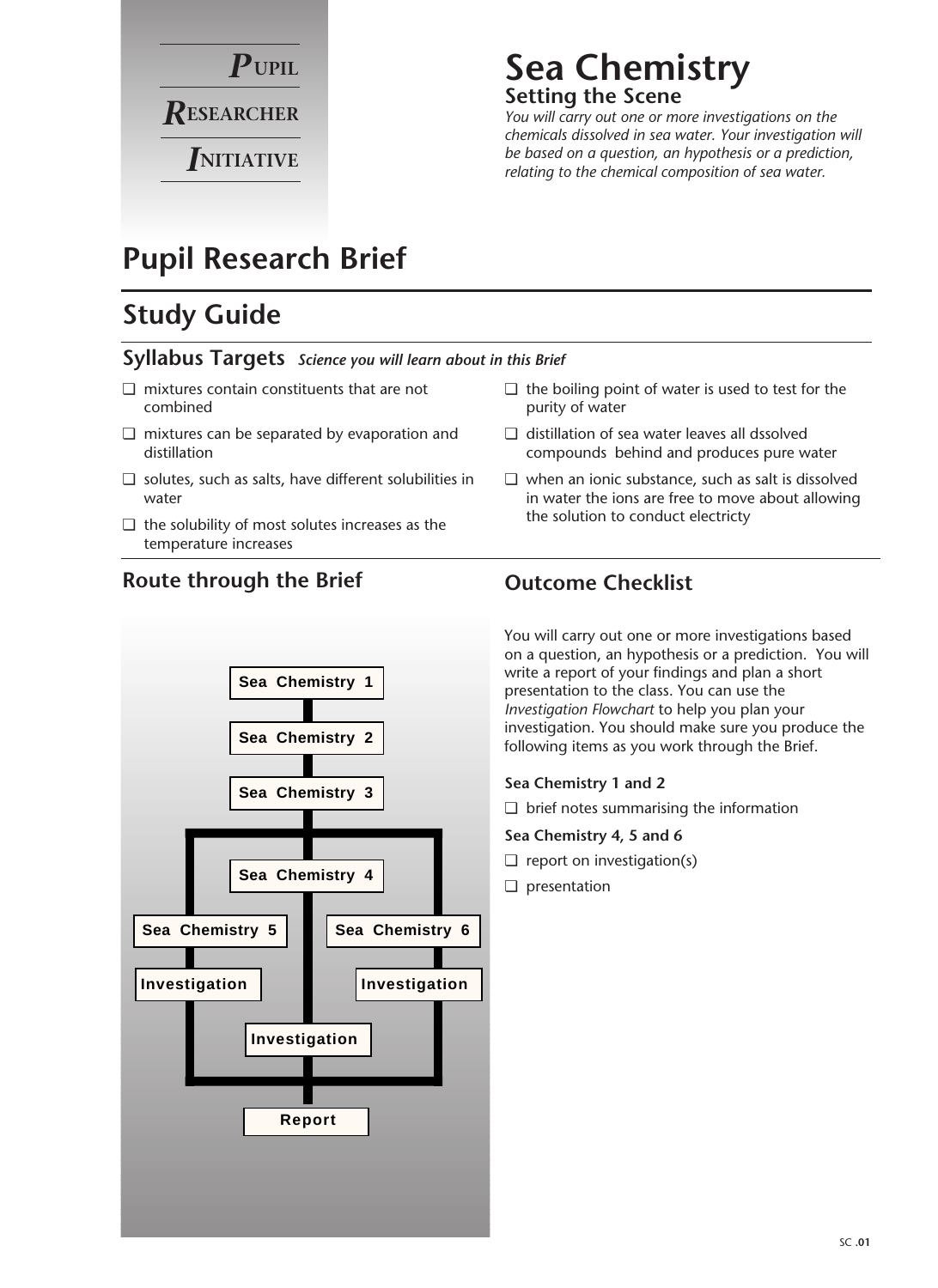### **What chemicals are in the sea?**

The sea is mainly water - but there are lots of other things in it. The most common substance in sea water is sodium chloride, or salt. Other substances in sea water include calcium sulphate and magnesium sulphate. There are also a lot of other substances in the sea, such as tiny amounts of metals like copper and iron.



Figure 1. Composition of sea water

There are many chemical reactions continually taking place in the sea. Numerous microscopic plants and animals living in the sea use the chemicals dissolved in sea water. For example, calcium and hydrogen carbonate ions are used to make their shells. Research scientists in this country are studying sea slugs and their eggs to find out how they use substances dissolved in water to make complex chemicals to do important jobs in their bodies. Some of these chemicals are also being studied for their possible use as new drugs.



Figure 2. How sea slugs use chemicals from sea water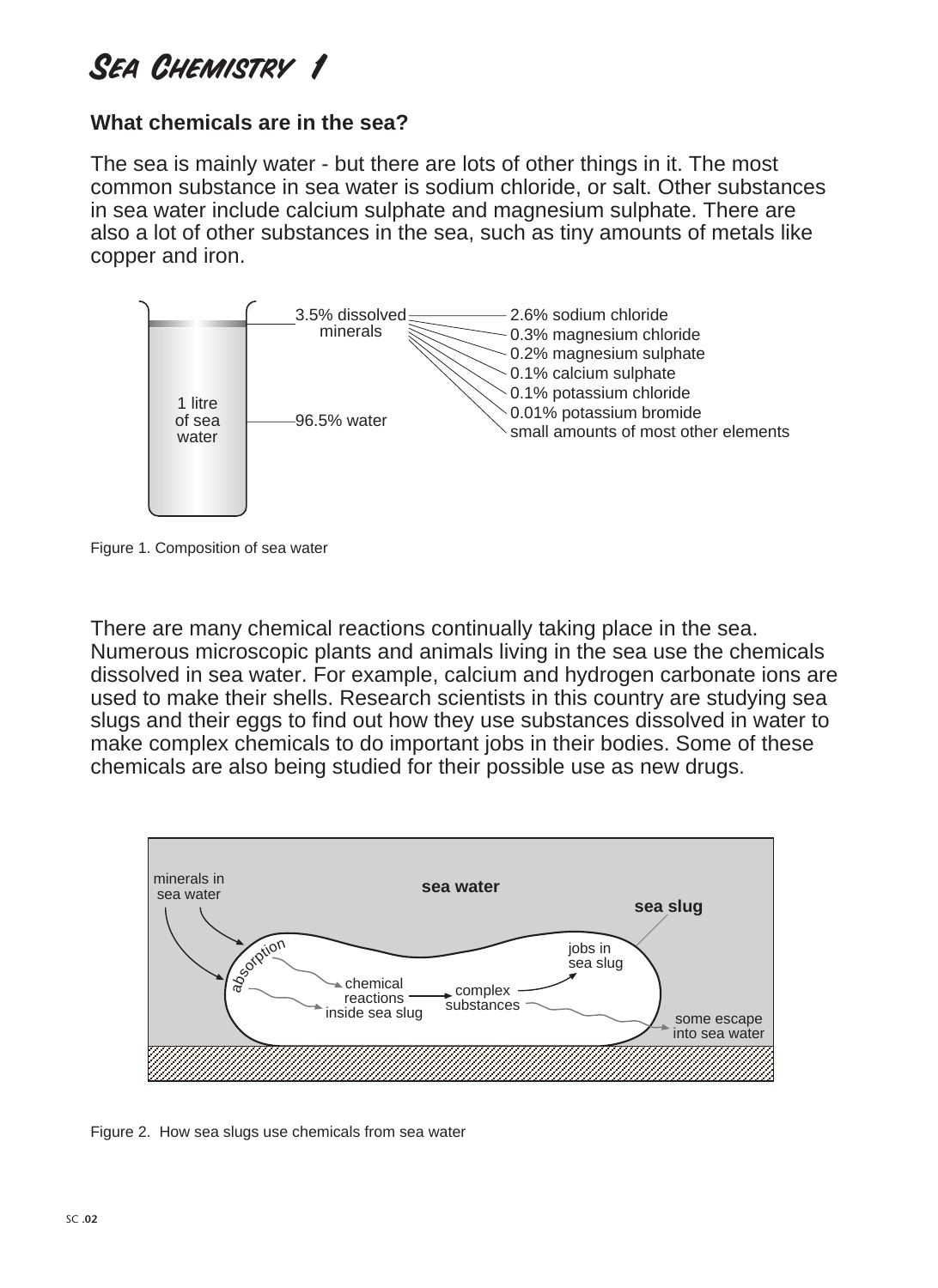Other researchers have found that even dead plants and animals take up dissolved metals in sea water onto the surfaces of their bodies. Other UK scientists have discovered a second source of water flowing into the oceans, other than from streams and rivers, adding to the chemistry of the sea. This source is due to the movement of hot water within the rocks of the sea bed which then flows up as hot springs from cracks and openings on the sea floor.

Within these hot springs, which occur all over the ocean floors, there are dense, black, billowing plumes of smokey particles. Many chemical reactions are taking place between these particles and the substances dissolves in sea water. It is as a result of these chemical reactions that scientists think elements are removed from solution. They think that these hot water springs and sea bed chimneys could be important in maintaining the balance of the sea water chemical cocktail. They could also help us understand how sea chemistry copes with pollutants such as cadmium and lead.

#### **Chemicals from the sea**

One cubic metre of sea water contains about 26kg of sodium chloride, 5kg of magnesium salts, 1 kg of calcium sulphate and 1 kg of potassium salts. Since over two-thirds of the Earth's surface is covered by sea water, this adds up to a huge amount of chemicals in the sea.

In many hot countries, salt is obtained by evaporating sea water in large shallow pools. By carefully controlling the evaporation process sodium chloride can be obtained in a fairly pure state.

Sea water is also a major source of the elements magnesium, bromine and iodine.

#### **Fresh water from the sea**

Today there are around 8000 desalination (salt removing) plants worldwide producing vast amounts of fresh water from sea water each day. Although the majority of these are in the Middle East there are rapidly growing numbers in North America, Europe and Africa. Most desalintation plants use distillation techniques which require a lot of energy. Water obtained by this process is about five times more expensive than normal. However, researchers are trying to harness renewable energy from the Sun and the sea to power desalination units. The 'solar distiller' can produce 20 litres of distilled water per square meter of solar collector. The 'nodding duck' or 'desalinating' duck being trialled in Scotland uses energy to produce around 1000 cubic meters of fresh water daily.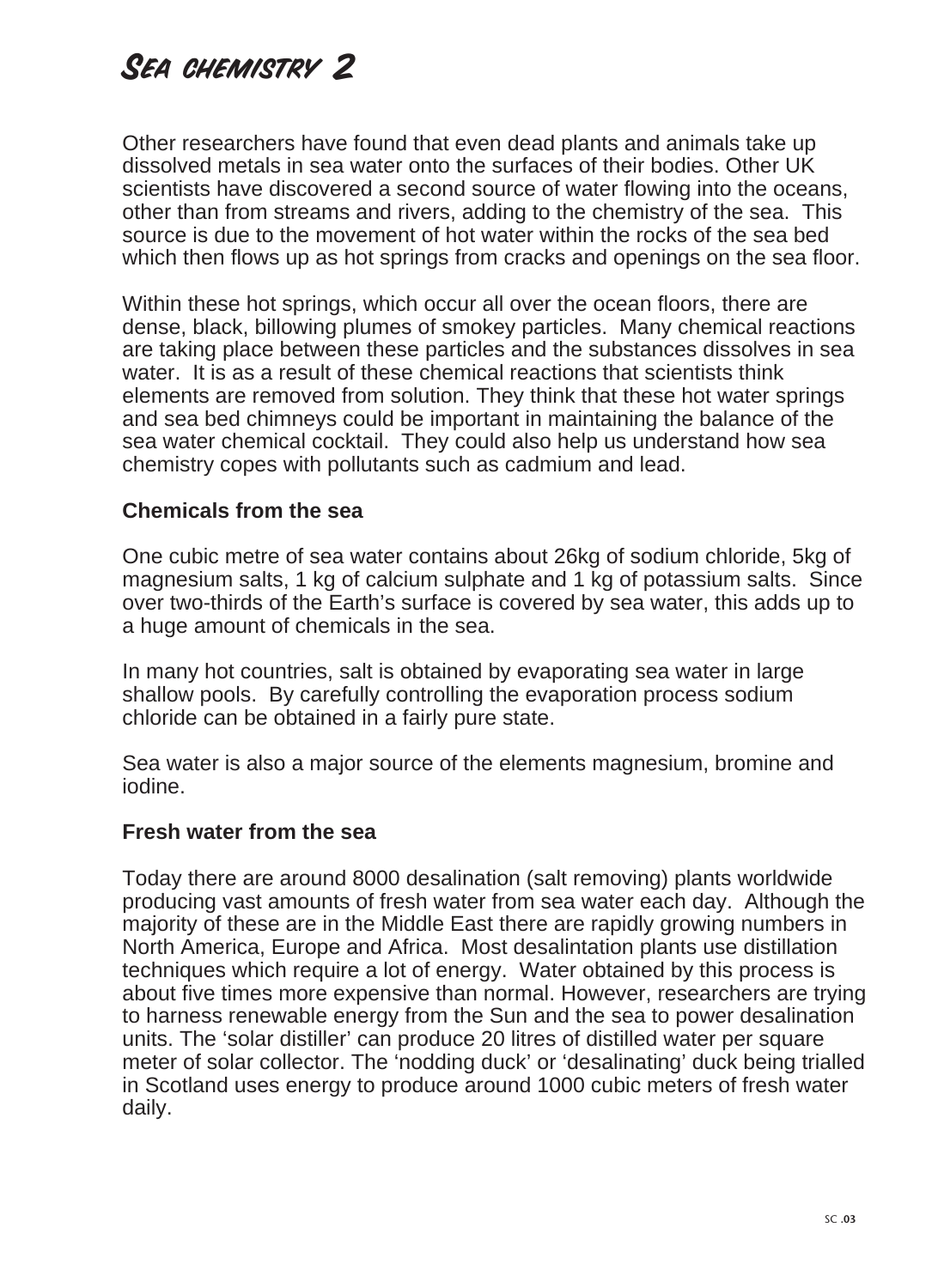Scientists do experiments and investigations. They use their knowledge to think of new ideas that they can test. The ideas could lead to new knowledge about the subject they are investigating.

# **Steps in an investigation**

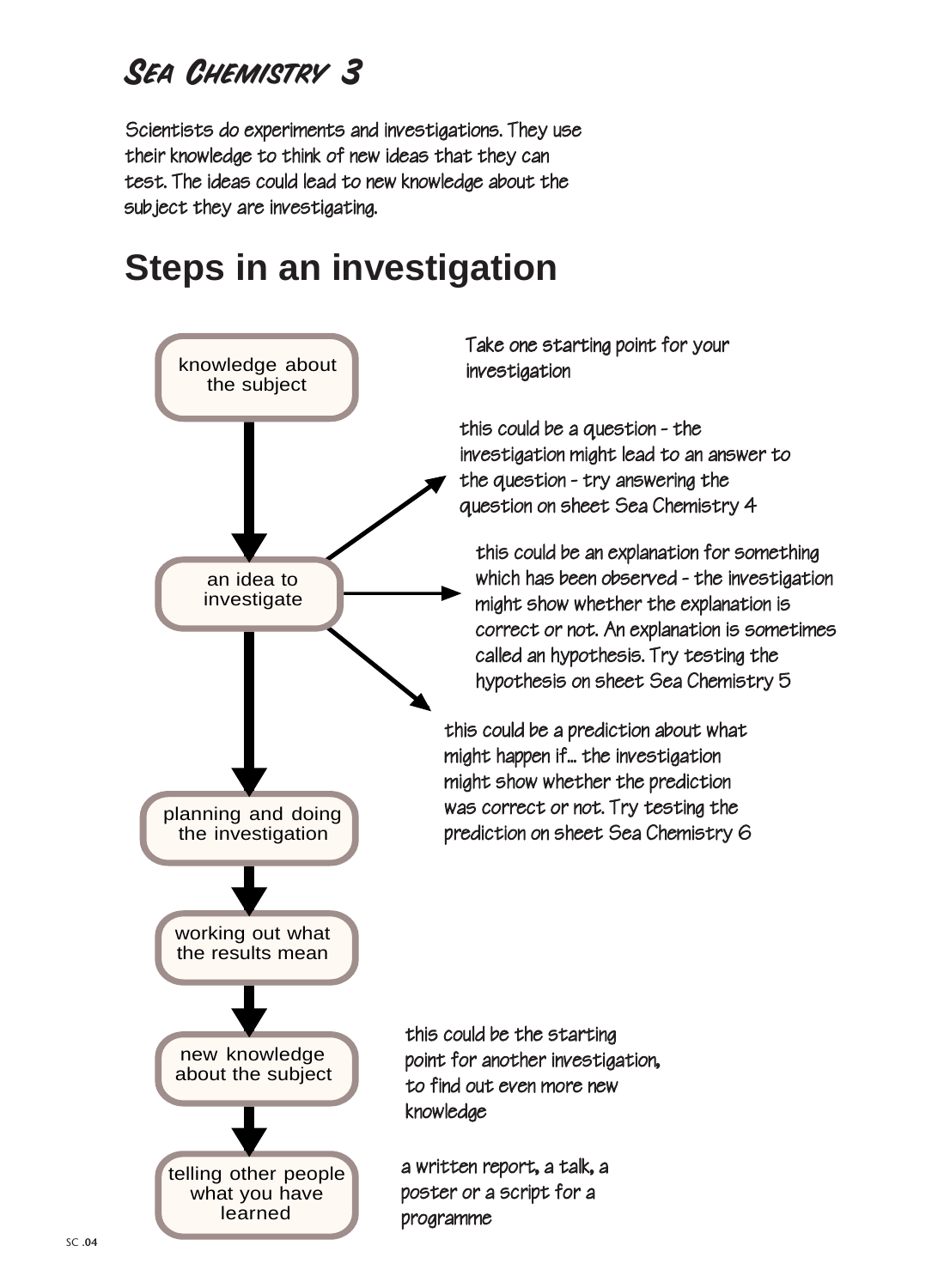## asking questions

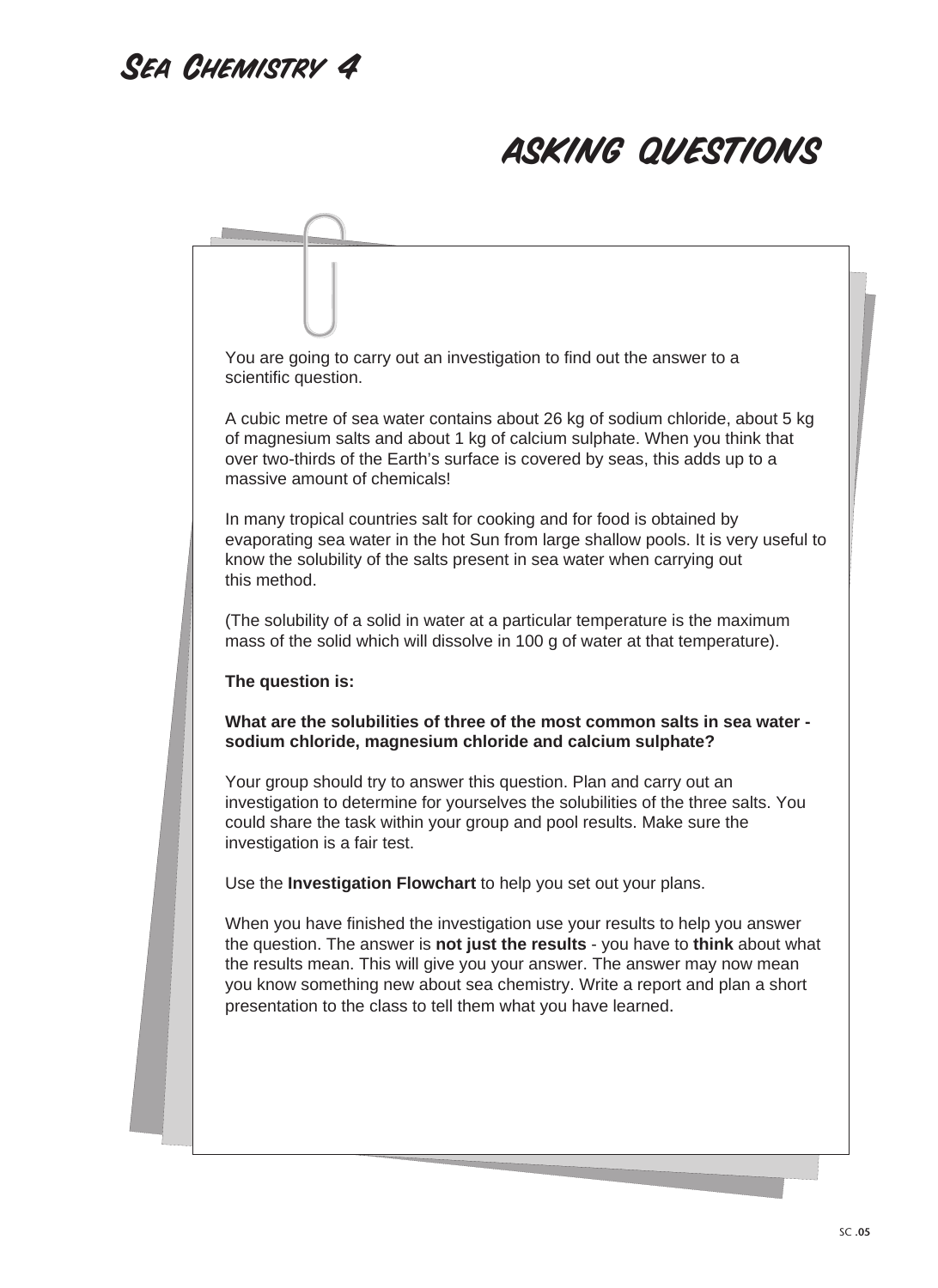# Hypothesising

Over two thirds of the Earth's surface is covered by seas - this adds up to a huge amount of salt water! In many hot countries, particularly those in the Middle East, fresh water is in short supply. They have to obtain fresh water from sea water in large desalination plants. You are going to plan and carry out an investigation to test the hypothesis on which the process of getting fresh water from sea water depends: **a pure solvent can be obtained from a solution by the process of distillation.** The science this hypothesis is based on is: **in a solution of sodium chloride sodium ions and chloride ions are surrounded by water molecules. As the solution is heated, more and more of the water molecules are able to escape as a vapour. The sodium and chloride ions that are left behind are able to meet and start to form solid sodium chloride crystals. Eventually, when all the water is gone there is only solid sodium chloride left behind. The water vapour can then be condensed back to a liquid in a separate container.** You now have to think about how you can get evidence to show that the hypothesis is correct or not. Use the **Investigation Flowchart** to set out your ideas. When you have finished the investigation use your results to think about whether the hypothesis is correct or not. The answer is **not just the results -** you have to **think** about what the results mean. This will give you your answer. The answer may mean you now know something new about sea chemistry. Write a report and plan a short presentation to the class to tell them what you have learned. You may also like to hypothesise about whether water containing dissolved

substances, (like sea water for example), needs more or less heat energy to boil it than distilled water. It may be possible to test out your hypothesis - check with your teacher.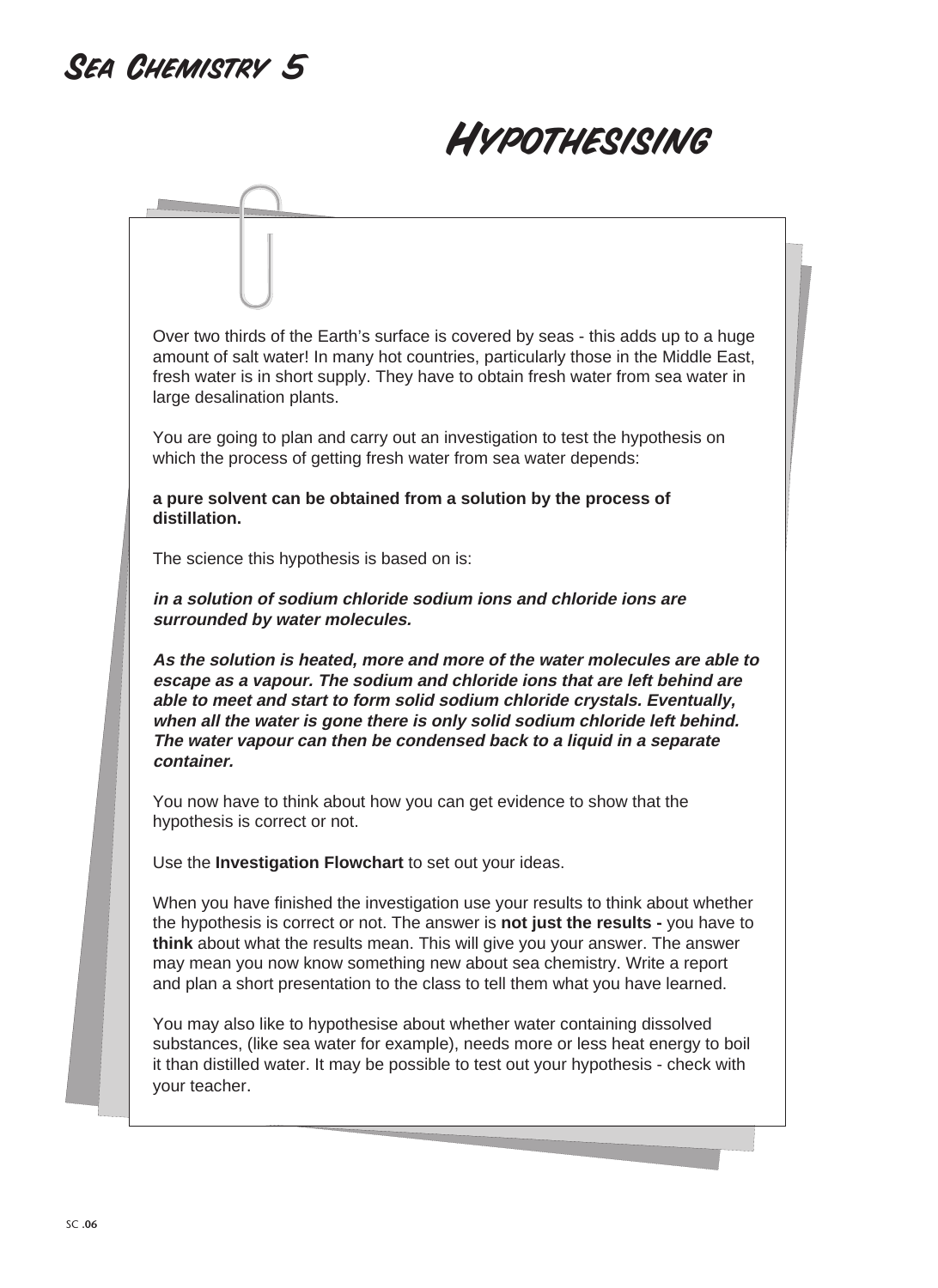### making predictions